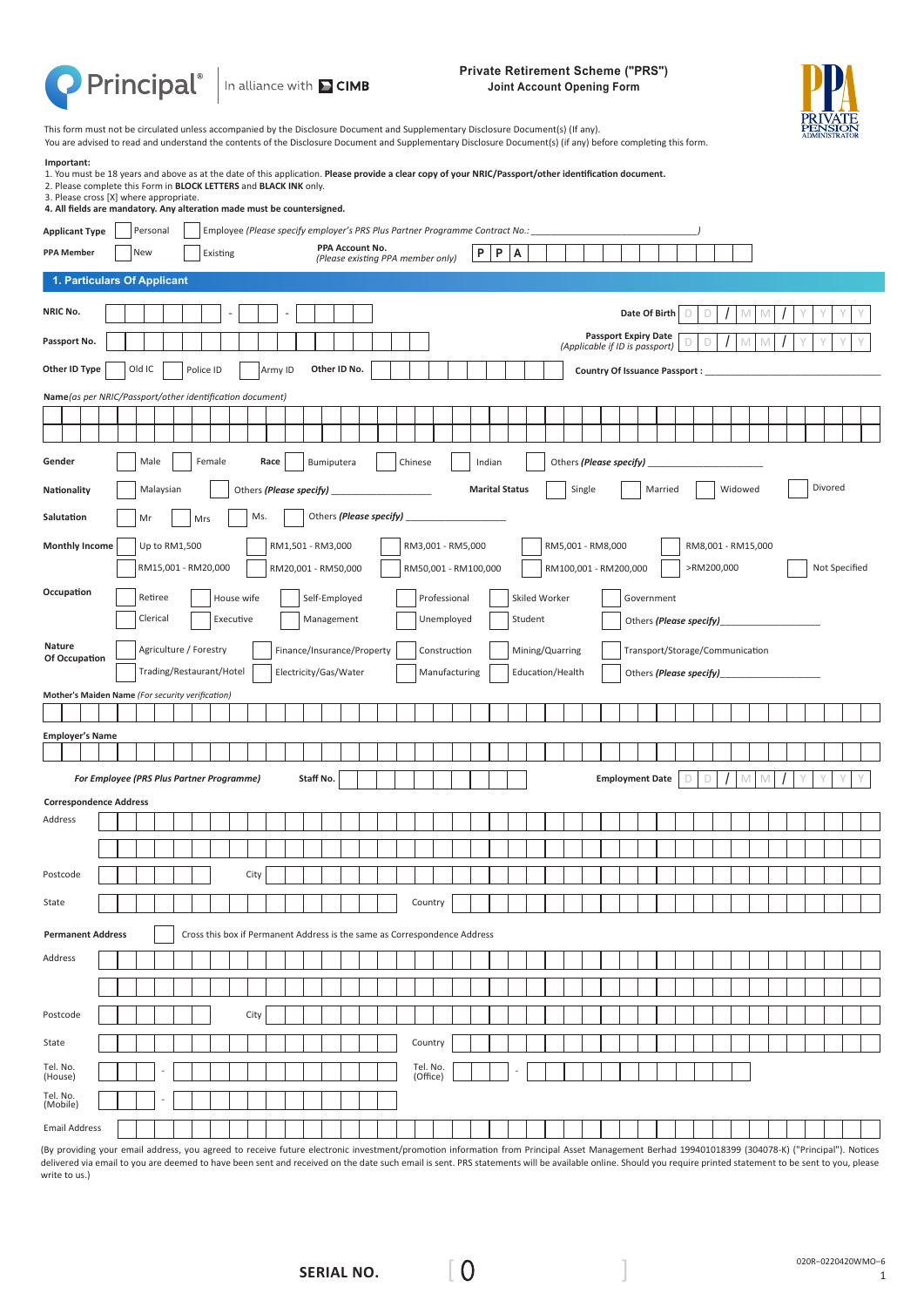| Principal <sup>®</sup> In alliance with <b>DCIMB</b>                                                                                                                                                                                                                                                                                                                                                                                                                                                                                                                                                                                                                                                                                              | <b>Private Retirement Scheme ("PRS")</b><br><b>Joint Account Opening Form</b>                                                                                                                                                                                                                                                                                                                       |  |  |  |  |  |  |  |
|---------------------------------------------------------------------------------------------------------------------------------------------------------------------------------------------------------------------------------------------------------------------------------------------------------------------------------------------------------------------------------------------------------------------------------------------------------------------------------------------------------------------------------------------------------------------------------------------------------------------------------------------------------------------------------------------------------------------------------------------------|-----------------------------------------------------------------------------------------------------------------------------------------------------------------------------------------------------------------------------------------------------------------------------------------------------------------------------------------------------------------------------------------------------|--|--|--|--|--|--|--|
| This form must not be circulated unless accompanied by the Disclosure Document and Supplementary Disclosure Document(s) (If any).<br>You are advised to read and understand the contents of the Disclosure Document and Supplementary Disclosure Document(s) (if any) before completing this form.                                                                                                                                                                                                                                                                                                                                                                                                                                                |                                                                                                                                                                                                                                                                                                                                                                                                     |  |  |  |  |  |  |  |
| Purpose of Transaction Or Account To Be Opened:                                                                                                                                                                                                                                                                                                                                                                                                                                                                                                                                                                                                                                                                                                   |                                                                                                                                                                                                                                                                                                                                                                                                     |  |  |  |  |  |  |  |
| Protection<br>Others (Please Specify) _<br>Retirement<br>Investment                                                                                                                                                                                                                                                                                                                                                                                                                                                                                                                                                                                                                                                                               |                                                                                                                                                                                                                                                                                                                                                                                                     |  |  |  |  |  |  |  |
| Source of Fund*:<br>Sales of Assets<br>Inheritance<br>Employement                                                                                                                                                                                                                                                                                                                                                                                                                                                                                                                                                                                                                                                                                 | Others (Please Specify)<br>Savings<br><b>Business</b>                                                                                                                                                                                                                                                                                                                                               |  |  |  |  |  |  |  |
| Politically Exposed Person ("PEP") Declaration: Do you hold any (or are you related to such persons) Public or Political Office, including committee/council positions?                                                                                                                                                                                                                                                                                                                                                                                                                                                                                                                                                                           | No<br>Yes                                                                                                                                                                                                                                                                                                                                                                                           |  |  |  |  |  |  |  |
| 2. Contribution Details (to select the relevant option only)                                                                                                                                                                                                                                                                                                                                                                                                                                                                                                                                                                                                                                                                                      |                                                                                                                                                                                                                                                                                                                                                                                                     |  |  |  |  |  |  |  |
| relating to their investments. Such practices are prohibited and Principal will not be responsible for any loss incurred.                                                                                                                                                                                                                                                                                                                                                                                                                                                                                                                                                                                                                         | IMPORTANT: Investors are advised not to give CASH or transfer money to any PRS Consultant's bank account. Investors are also reminded not to pre-sign/pre-thumbprint any form                                                                                                                                                                                                                       |  |  |  |  |  |  |  |
| Employed<br>Self-Employed<br>Not Applicable<br>1. Individual Contribution:                                                                                                                                                                                                                                                                                                                                                                                                                                                                                                                                                                                                                                                                        | 2. Employer Contribution<br>3. Employer Contribution<br>(Vesting Schedule)                                                                                                                                                                                                                                                                                                                          |  |  |  |  |  |  |  |
| a) Individual Contribution Authorisation (No 3rd party account and payment is allowed)                                                                                                                                                                                                                                                                                                                                                                                                                                                                                                                                                                                                                                                            |                                                                                                                                                                                                                                                                                                                                                                                                     |  |  |  |  |  |  |  |
| Cheque/Bank Draft (Payment to be made payable to Principal Asset Management Berhad PRS for <name applicant="" as="" document="" indentification="" of="" per="">.<br/>Please indicate full name, new NRIC/passport no. and contact no. on the reverse side of the cheque/bank draft).</name>                                                                                                                                                                                                                                                                                                                                                                                                                                                      |                                                                                                                                                                                                                                                                                                                                                                                                     |  |  |  |  |  |  |  |
| <b>Contribution Amount (RM):</b><br>$\mathbf 0$<br>0                                                                                                                                                                                                                                                                                                                                                                                                                                                                                                                                                                                                                                                                                              | Cheque/Bank Draft No.:                                                                                                                                                                                                                                                                                                                                                                              |  |  |  |  |  |  |  |
| Regular Savings Plan (Your Regular Savings Plan contributions will be invested as per your contribution direction as stated in Section 3 below.<br>Please enclose the autodebit/direct debit instruction form)                                                                                                                                                                                                                                                                                                                                                                                                                                                                                                                                    |                                                                                                                                                                                                                                                                                                                                                                                                     |  |  |  |  |  |  |  |
| <b>Bank Account No.</b><br>Bank                                                                                                                                                                                                                                                                                                                                                                                                                                                                                                                                                                                                                                                                                                                   | <b>Deduction Date</b><br>Amount (RM)                                                                                                                                                                                                                                                                                                                                                                |  |  |  |  |  |  |  |
|                                                                                                                                                                                                                                                                                                                                                                                                                                                                                                                                                                                                                                                                                                                                                   | 0<br>(DD)                                                                                                                                                                                                                                                                                                                                                                                           |  |  |  |  |  |  |  |
| b) Employee Contribution Authorisation (via corporate PRS Plus Partner Programme)                                                                                                                                                                                                                                                                                                                                                                                                                                                                                                                                                                                                                                                                 |                                                                                                                                                                                                                                                                                                                                                                                                     |  |  |  |  |  |  |  |
| subject to terms and conditions of my employment contract.)                                                                                                                                                                                                                                                                                                                                                                                                                                                                                                                                                                                                                                                                                       | Employee Provident Fund ("EPF") Redirection (I hereby authorise my employer to contribute to my selected Scheme(s) in Section 3 as per the percentage specified below, which will be redirected<br>accordingly from my employer's voluntary contribution to the EPF above the statutory requirement. I understand that I can only divert up to the maximum of my employer's voluntary contributions |  |  |  |  |  |  |  |
| 2%<br>3%<br>4%<br>5%<br>1%                                                                                                                                                                                                                                                                                                                                                                                                                                                                                                                                                                                                                                                                                                                        | 6%<br>7%                                                                                                                                                                                                                                                                                                                                                                                            |  |  |  |  |  |  |  |
|                                                                                                                                                                                                                                                                                                                                                                                                                                                                                                                                                                                                                                                                                                                                                   | Salary Deduction (I hereby authorise my employer to contribute to my selected Scheme(s) in Section 3 as per the quantum specified below, which will be diverted monthly from my salary.)                                                                                                                                                                                                            |  |  |  |  |  |  |  |
| % of my salary<br>or                                                                                                                                                                                                                                                                                                                                                                                                                                                                                                                                                                                                                                                                                                                              | <b>RM</b>                                                                                                                                                                                                                                                                                                                                                                                           |  |  |  |  |  |  |  |
| Cheque/Bank Draft (Payment to be made payable to Principal Asset Management Berhad PRS for <name applicant="" as="" document="" identification="" of="" per="">.<br/>Please indicate full name, new NRIC/passport no. and contact no. on the reverse side of the cheque/bank draft. (No 3rd party payment is allowed)</name>                                                                                                                                                                                                                                                                                                                                                                                                                      |                                                                                                                                                                                                                                                                                                                                                                                                     |  |  |  |  |  |  |  |
| $\mathbf 0$<br><b>Contribution Amount (RM):</b><br>0                                                                                                                                                                                                                                                                                                                                                                                                                                                                                                                                                                                                                                                                                              | Cheque/Bank Draft No.:                                                                                                                                                                                                                                                                                                                                                                              |  |  |  |  |  |  |  |
|                                                                                                                                                                                                                                                                                                                                                                                                                                                                                                                                                                                                                                                                                                                                                   |                                                                                                                                                                                                                                                                                                                                                                                                     |  |  |  |  |  |  |  |
| <b>3. Contribution Direction</b>                                                                                                                                                                                                                                                                                                                                                                                                                                                                                                                                                                                                                                                                                                                  |                                                                                                                                                                                                                                                                                                                                                                                                     |  |  |  |  |  |  |  |
| You may determine the contribution direction yourself or leave it to the PRS Provider to determine it for you. If you opt for the "Do-It-For-Me" (Default Option), the PRS Provider will allocate your<br>contributions into the appropriate fund that corresponds to your age as per your selected PRS Scheme. All your subsequent contributions (Cheque/Bank Draft/Regular Savings Plan/EPF<br>Redirection/Salary Deduction) shall be invested according to your indicated contribution direction below. If you change or indicate a different contribution direction thereafter, the new contribution<br>direction will be applied to all your future contributions (Cheque/Bank Draft/Regular Savings Plan/EPF Redirection/Salary Deduction). |                                                                                                                                                                                                                                                                                                                                                                                                     |  |  |  |  |  |  |  |
| Please choose <b>ONLY ONE</b> Contribution Direction - "Do-lt-For-Me" OR "Do-lt-Myself"                                                                                                                                                                                                                                                                                                                                                                                                                                                                                                                                                                                                                                                           |                                                                                                                                                                                                                                                                                                                                                                                                     |  |  |  |  |  |  |  |
| "Do-lt-For-Me" (Default Option)<br>(Choose one of the following schemes only. Do not select any funds)                                                                                                                                                                                                                                                                                                                                                                                                                                                                                                                                                                                                                                            |                                                                                                                                                                                                                                                                                                                                                                                                     |  |  |  |  |  |  |  |
| Principal PRS Plus<br>Principal Islamic PRS Plus<br>Scheme:                                                                                                                                                                                                                                                                                                                                                                                                                                                                                                                                                                                                                                                                                       |                                                                                                                                                                                                                                                                                                                                                                                                     |  |  |  |  |  |  |  |
| "Do-It-Myself"<br>(Select fund(s) and indicate percentage allocation below)                                                                                                                                                                                                                                                                                                                                                                                                                                                                                                                                                                                                                                                                       |                                                                                                                                                                                                                                                                                                                                                                                                     |  |  |  |  |  |  |  |
| <b>PRINCIPAL PRS PLUS</b><br>% ALLOCATION                                                                                                                                                                                                                                                                                                                                                                                                                                                                                                                                                                                                                                                                                                         | PRINCIPAL ISLAMIC PRS PLUS<br>% ALLOCATION                                                                                                                                                                                                                                                                                                                                                          |  |  |  |  |  |  |  |
| Principal PRS Plus Conservative                                                                                                                                                                                                                                                                                                                                                                                                                                                                                                                                                                                                                                                                                                                   | Principal Islamic PRS Plus Conservative                                                                                                                                                                                                                                                                                                                                                             |  |  |  |  |  |  |  |

Principal Islamic PRS Plus Moderate Principal Islamic PRS Plus Growth Principal Islamic PRS Plus Equity

Principal Islamic PRS Plus Asia Pacific Ex Japan Equity **TOTAL ALLOCATION** (Please ensure the allocation percentages add up to 100%) **1 1 0 0** 

**SERIAL NO.**  $[0 \quad ]$ 

T T

Principal PRS Plus Moderate Principal PRS Plus Growth Principal PRS Plus Equity

Principal PRS Plus Asia Pacific Ex Japan Equity

 $\overline{\phantom{a}}$  $\overline{\phantom{0}}$ 

2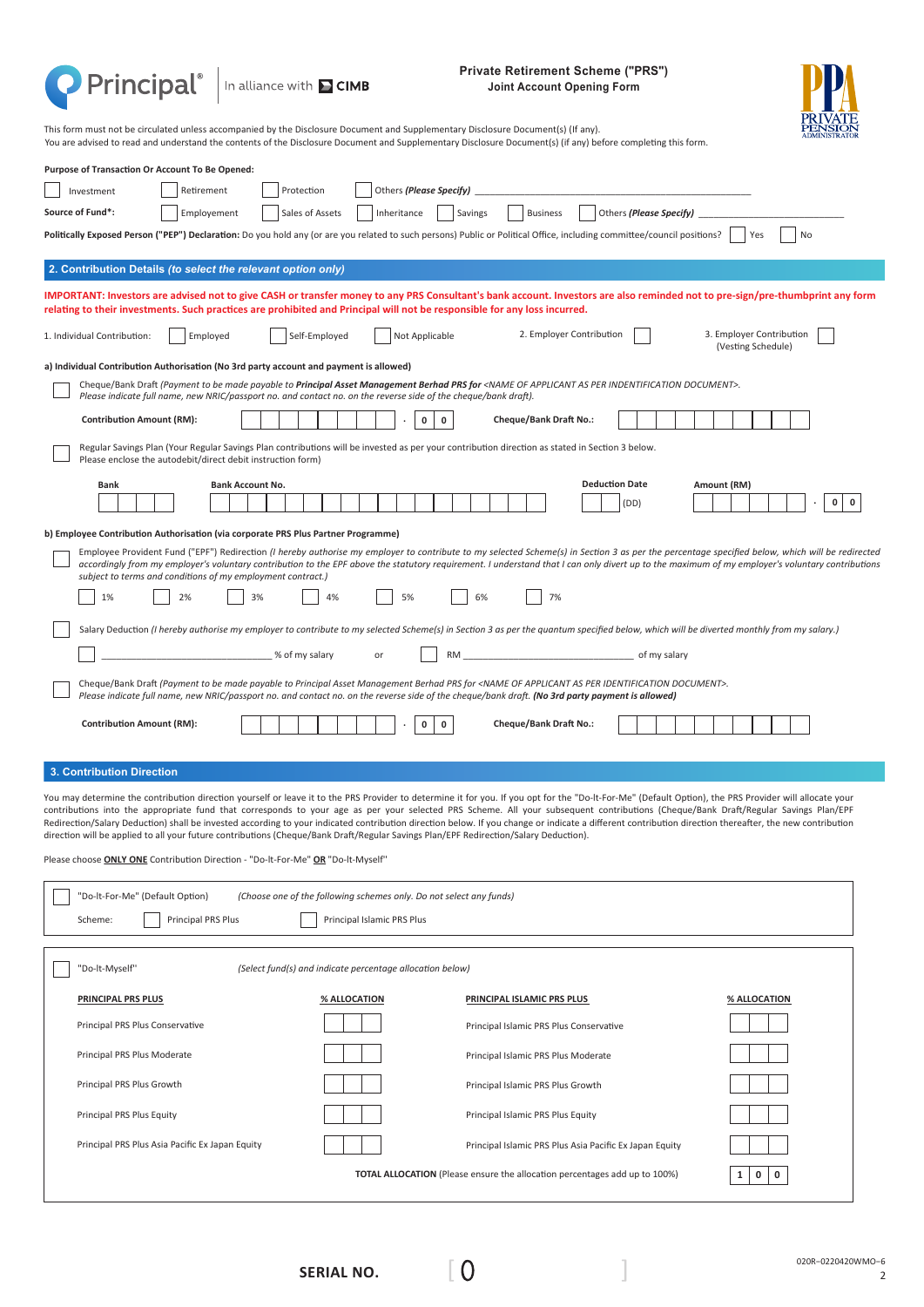Principal<sup>®</sup> In alliance with **DCIMB** 



This form must not be circulated unless accompanied by the Disclosure Document and Supplementary Disclosure Document(s) (If any). You are advised to read and understand the contents of the Disclosure Document and Supplementary Disclosure Document(s) (if any) before completing this form.

# **4. General Declaration / Signature**

- I acknowledge that I have received, read and understood the Disclosure Document for the PRS fund(s) to be invested in, supplementary Disclosure Document(s) (if any), and the Terms and Conditions stipulated in (i) the Principal website (www.principal.com.my); (ii) the PPA website (www.ppa.my); and (iii) the Terms and Conditions of this form including general Terms and Conditions overleaf and I undertake to be bound by them for my initial and subsequent transactions with Principal Asset Management Berhad ("Principal"). I acknowledge that the same have been explained to me by Principal. and/or registered PRS Consultants.
- b) I hereby declare that the particulars given herein are true, correct and complete, the documents submitted along with this application are genuine and that I have not withheld any material facts or information which may influence the acceptance of this application. I hereby undertake to promptly inform Principal of any changes to the information provided herein and agree and accept that Principal is not liable or responsible for any losses, costs and/or damages, arising out of any actions undertaken or activities performed by Principal on the basis of the information provided by me and also due to me not intimating/delay in intimating such changes.
- c) I declare that I have not been declared a bankrupt person and that the source of fund(s) invested herein does not contravene the laws of Malaysia including the Anti-Money Laundering, Anti-Terrorism Financing and Proceeds of Unlawful Activities Act 2001.
- d) I am aware of the fees and charges that will be incurred by me directly and/or indirectly when investing in the PRS fund(s). I acknowledge and accept that Principal has absolute discretion to rely on this confirmation from me and I undertake to indemnify and hold harmless Principal, its employees and PRS Consultants against all costs, expenses, losses or liabilities, claims and demands arising out of this confirmation.
- e) I agree and acknowledge that my participation in the PRS Scheme(s) is subject to the Terms and Conditions between my employer and Principal, where applicable, and I fully agree to be bound by all further Terms and Conditions stipulated in this form.
- f) I declare that I have not been convicted by any court for any criminal offence whether within or outside Malaysia.
- g) I confirm that I have read and understood the provision pertaining to anti-money laundering and counter financing of terrorism (AML/CFT) contained overleaf.
- h) By affixing my signature below, I have therefore expressly provided the necessary consent for Principal to deal with my personal data as contained in the Terms and Conditions overleaf. Should I wish to change my instruction to Principal pertaining to my personal data, I may contact the Customer Care Centre or branch offices of Principal.

| Private Pension Administrator Malaysia (PPA)                                                                                                                                                                                                                                                                                                                                                                                                                                                                     |
|------------------------------------------------------------------------------------------------------------------------------------------------------------------------------------------------------------------------------------------------------------------------------------------------------------------------------------------------------------------------------------------------------------------------------------------------------------------------------------------------------------------|
| The Private Pension Administrator (PPA) is a body approved under section 139C of the Capital Markets and Services Act 2007 to perform the function of record keeping, administration and<br>customer service for members and contributors in relation to contributions made in respect of a private retirement scheme. All PRS applicants are required to open an account with the PPA and<br>upon successful creation of the respective account the PRS applicants are subsequently referred to as PPA members. |
|                                                                                                                                                                                                                                                                                                                                                                                                                                                                                                                  |

I/We hereby declare and represent I/we am/are: (CHECK ALL THAT APPLY)

A) A Tax resident of Malaysia  $\Box$  B) A Tax resident or citizen of a country other than malaysia

D D **/** M M **/** Y Y Y Y

Date

And I/We hereby and represent that I/We have checked all designations that may apply to me/us. If B is checked, you are required to complete the Indicidual Self-Certification Forms. For Joint Account, each joinholder must complete a saperate individual Self-Certification Form.

| Signature Of Applicant                                                                                                                                               |                                                             |
|----------------------------------------------------------------------------------------------------------------------------------------------------------------------|-------------------------------------------------------------|
| For PRS Consultant / Bank Use                                                                                                                                        | <b>For Office Use</b>                                       |
| I have read and understood the Declaration By PRS Consultants (see Part C, Clause 17 overleaf) and I have<br>complied with the requirements of the said Declaration. | Initial:                                                    |
| Consultant/Staff Code                                                                                                                                                |                                                             |
| Consultant/Staff Name                                                                                                                                                |                                                             |
|                                                                                                                                                                      | Sales Charge:<br>%                                          |
| Branch Name & Code                                                                                                                                                   | Channel:<br>PRS Consultant (Provider)                       |
| Signature                                                                                                                                                            | <b>Institutional PRS Adviser</b>                            |
| Referral Staff Code:                                                                                                                                                 | Corporate PRS Distributor                                   |
| Referral Name:                                                                                                                                                       | Distributor Code: The Communication of the Contractor Code: |
| $\mathsf C$<br>Sales Charge:<br>Class For This Application:<br>%<br>X<br>$\overline{A}$                                                                              | Date:                                                       |
| Date:                                                                                                                                                                |                                                             |
|                                                                                                                                                                      |                                                             |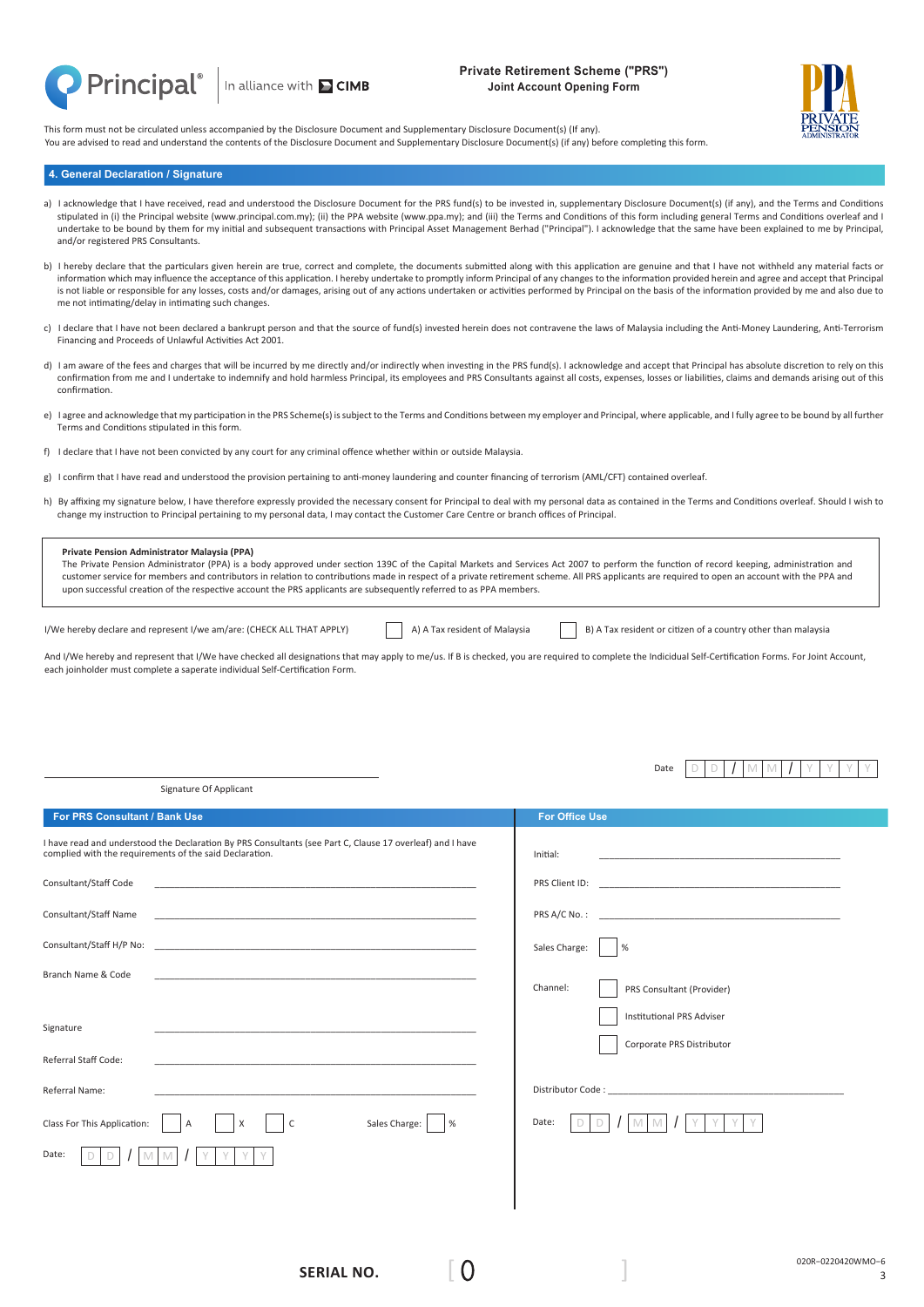# **A. GENERAL TERMS AND CONDITIONS** applicable to the **Applicant, PRS Providers** and **PPA** (Governed by and construed in accordance with laws of Malaysia).

#### **1. Account Opening**

- a) The Applicant shall be bound by these terms and conditions, the Disclosure Document, the Supplementary and or Replacement Disclosure Document(s) (if any) and also the terms and conditions stated in this form and the webpage of Principal Asset Management Berhad 199401018399 (304078-K) ("**PRS Provider**") and the Private Pension Administrator ("**PPA**"). For further information about the PRS Scheme or Funds with PRS Provider, please refer to the PRS Provider webpage at www.principal.com.my and for further information about PPA, please refer to the PPA webpage at www.ppa.my b) PRS Provider and/or PPA shall be entitled at any time without prior reference to the Applicant to add, vary or amend any or all of the terms and conditions herein at its sole and absolute discretion and
- without any compensation to the Applicant. c) Upon submission of this form as well as other supporting documents, the information contained therein will be used by PRS Provider and PPA for creation of account and record purposes.
- 
- d) PRS Provider and PPA shall have absolute discretion in the opening of an account. e) All instructions and/or information given in writing to the PRS Provider and/or PPA, including this form are binding on the Applicant.

#### **2. Personal Data/Information**

- a) Pursuant to Personal Data Protection Act 2010 ("Act"), please take note that it is mandatory for the Applicant to provide PRS Provider and/or PPA with the information requested within this form.<br>b) The Applicant confirm
- www.ppa.my) ("collectively referred to as "**Privacy Notice**"). For the avoidance of doubt, the Applicant's agree that the Privacy Notice shall be deemed to be incorporated by reference into this application<br>c) The followin
	- i) In the event the Applicant provide personal and financial information relating to third parties, including information relating to the Applicant's next-of-kin and dependents (where the Applicant is an individual), for the purpose of opening or operating the Applicant's account(s)/investments with PRS Provider and/or PPA, the Applicant:
		- aa) confirm that the Applicant has obtained their consent or are otherwise entitled to provide this information to PRS Provider and/or PPA, and for PRS Provider and/or PPA to use it in accordance with this application;
			-
- bb) agree to ensure that the personal and financial information of the said third parties is accurate;<br>cc) agree to update PRS Provider and/or PPA in writing in the event of any material change to the said personal and fin
	- dd) agree to PRS Provider and/or PPA's right to terminate this application should such consent be withdrawn by any of the said third parties.
	- d) Personal data provided by the Applicant on this form and details of transaction or dealings by the Applicant provided from time to time thereafter may be used and/or disclosed by the PRS Provider and/or PPA and/or its personnel for the following purposes:
		- i) The use and/or disclosure of the Applicant personal information to any party is necessary for the completion of any transactions, dealings or in connection with services that PRS Provider and/or PPA may provide to the Applicant.
		- ii) If required by the applicable laws, regulations, directives, guidelines, regulatory authorities, government authorities and/or court or competent jurisdiction; and iii) To any PRS Provider and/or PPA's delegates, service providers or any third party that PRS Provider and/or PPA may engage on the basis that the recipient would continue to maintain confidentiality of the Applicant's personal information.
- e) Even after the Applicant has provided PRS Provider and/or PPA with any information, the Applicant will have the option to withdraw the consent given earlier. In such instances, PRS Provider and/or PPA<br>will have the righ
	- f) PRS Provider and/or PPA reserves the right to amend this clause from time to time at PRS Provider and/or PPA's sole discretion and shall provide notification to the Applicant in writing and place any such amendments on PRS Provider and/or PPA's websites.
	- g) This clause shall be without prejudice to any other clause in this application which provides for the disclosure of information.

### **3. Change of Contact Details**

It shall be the Applicant's obligation to notify the PRS Provider and PPA of any change in Applicant's address, email or contact number immediately to ensure continuity in the receipt of communication from PPA.

#### **4. Anti-Money Laundering, Anti-Terrorism Financing And Proceeds of Unlawful Activities Act 2001**

- The Applicant hereby warrants that:-
- a) The Applicant shall at all times adhere to and comply with Anti-Money Laundering, Anti-Terrorism Financing And Proceeds of Unlawful Activities Act 2001 ("AMLATFPUAA") including any amendments<br>from time to time and any l whether directly or indirectly with PRS Provider and/or PPA, and in particular:<br>i) PRS Provider and/or PPA shall be entitled to keep records of Applicant's transactions and to further disclose any information pertaining to
- or regulatory authority for purposes of compliance with anti-money laundering and anti-terrorism financing laws and regulations; and<br>ii) Applicant undertake to provide PRS Provider and/or PPA with all relevant information
	- source of funds under the "Know Your Client" principle;
	- b) No person other than the Applicant has or will have any interest in the account (where applicable);
	-
- c) All monies as may be paid to the PRS Provider and/or PPA from time to time shall come from a legitimate (and not illegal) source;<br>d) The Applicant agrees to provide such information and documents as may be necessary to PPA to comply with AMLATFPUAA and the governing laws, rules and regulations (whether in Malaysia or elsewhere). The Applicant agrees that PRS Provider and/or PPA shall not be liable or responsible in anyway whatsoever and shall be held harmless;
	- e) The Applicant agrees that PRS Provider and/or PPA shall not be liable or responsible in any way whatsoever and shall be held harmless against any loss arising as a result of or in connection with any delay or failure to process any application or transaction if such information or documents requested by PRS Provider and/or PPA have not been promptly provided by PRS Provider to Principal and/or PPA; and
- f) PRS Provider and/or PPA reserves the right to terminate the relationship if any documents requested pursuant to the AMLATFPUAA requirements are not received within 14 days.

# **B. PPA'S TERMS AND CONDITIONS**

- 1. The PPA members have been informed of the fees payable to the PPA. The PPA fees payable to the PPA are as follows:
- 
- 
- a) Account opening fee (RM10) b) Annual maintenance fee (RM8) (payable only when there is contribution) c) Administration fee of 0.04% of the Fund's NAV charged to the funds by PRS Provider.

The above may be collected by the PRS Provider acting on behalf of the PPA. For further information on the PPA's fees and charges, please refer to PPA's website.

- 2. PPA reserves the right after 6 months of notification to the member to close a PPA account that does not reflect any balance in the PPA account due to the following reasons.
- 
- a) Full amount withdrawn (upon attaining retirement age)/permanent departure and account has zero units for 6 months; or<br>b) Upon release of the deceased member's funds to beneficiaries/nominees/next-of-kin pursuant to a Le

## 3. Variation

The PPA shall be entitled at any time and without prior reference to the PPA members to add, vary or amend any or all the terms and conditions herein and/or the PPA's website and/or the joint application form at its sole and absolute discretion.

# **C. SERVICE PROVIDER'S TERMS AND CONDITIONS**

## **1. Applicant**

- a) The Applicant hereby warrants that the Applicant has the legal capacity, power and all necessary authorization under the applicable laws of the relevant jurisdiction to enter into this application with PRS Provider.
- b) Applicant must be 18 years old and above and not be an undischarged bankrupt at the date of application.
- c) Applicants must be accompanied by a copy of the Applicant's identity card/passport and/or such other documents as PRS Provider may require from time to time.
- d) In the event the Applicant fails to provide the relevant information and/or document to PRS Provider for whatever reasons, PRS Provider reserves its sole and absolute discretion to terminate the Applicant's application.

#### **2. Rights of PRS Provider**

- PRS Provider reserves the right to accept or reject the Applicant's application in whole or in part thereof without assigning any reason in respect thereof, without compensation to the Applicant and the duly completed form received by PRS Provider from the Applicant shall be deemed irrevocable.<br>b) Notwithstanding anything contained herein, PRS Provider reserves its sole and absolute discretion to take such actions as PRS
- and/or refusing to carry out the Applicant's application, payment and/or instructions for whatever reasons.
- c) PRS Provider may without any compensation to the Applicant, terminate these arrangements set out in this terms and conditions by giving 14 days written notice to the Applicant or by immediate notice if so required by any relevant authority or by PPA.

#### **3. Contribution**

- a) Cheques/bank draft for contribution must be made payable to Principal Asset Management Berhad PRS for <NAME OF APPLICANT AS PER IDENTIFICATION DOCUMENT>. At the overleaf of the<br>cheque/bank draft, please write your full
	- b) The Applicant undertakes to PRS Provider that the Applicant will not give cash, transfer money, issue cheque or such other means in favour of the Private Retirement Scheme Consultant ("**PRS Consultants**") b) The Applica arising out or in connection with the Applicant's application.
	- c) If the Applicant fails to comply with Clause 3(b) above, the Applicant understands and agrees that PRS Provider shall not be responsible to the Applicant for any loss howsoever caused arising out of and/or connection thereto.

#### **4. Instructions/ Voice Recordings**

a) All instructions given by the Applicant or its authorized representative shall be in writing, or in such form as prescribed by PRS Provider from time to time and delivered or sent by hand, post, electronic mail to such address, location designated by PRS Provider ("Instructions"). Instructions shall be binding upon the Applicant PRS Provider shall have no obligation to verify the authenticity of any such Instructions or the identity of any person giving such Instructions.